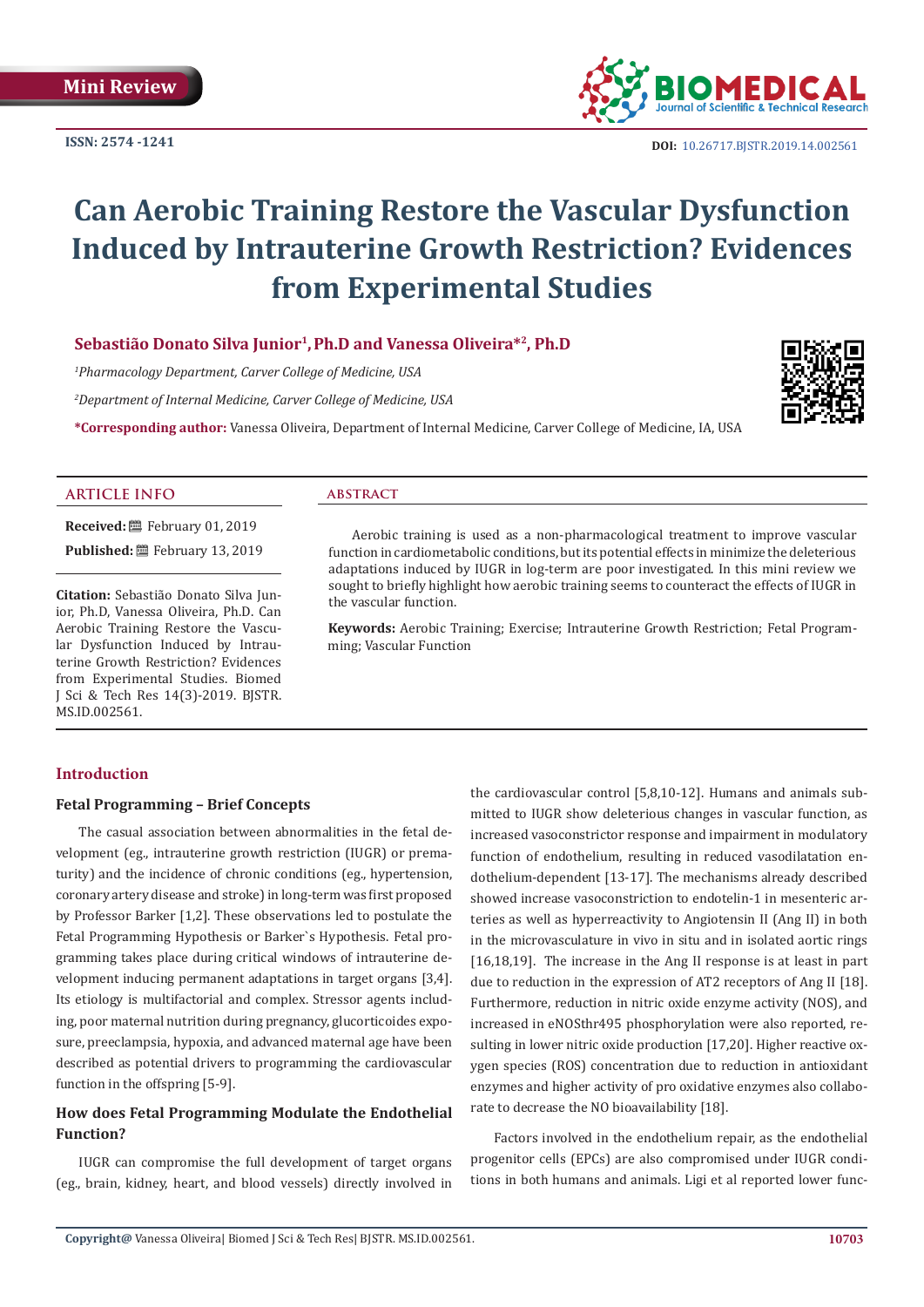tional capacity of EPCs extracted from umbilical cord in premature neonates [21]. Consistently, we found in adult IUGR rats reduction in the number of EPCs-forming colonies and increased number of senescent cells not only in the peripheral blood but also in the bone marrow compartment [20]. These findings evidence that IUGR can program EPCs properties early in life and its effect persist into adulthood.

# **Is the Aerobic Training an Effective Tool to Abolish the Effects of IUGR in the Vasculature?**

Despite aerobic training has been used as a safety and powerful non-pharmacological treatment in chronic conditions, including hypertension, diabetes and obesity [22,23], its potential effects on the outcomes induced by IUGR are not widely investigated. Given that IUGR might be an additional risk factor for developing cardiometabolic conditions in long-term and that aerobic training drives positive effects in those conditions, it is plausible hypothesize that aerobic training could counteract the deleterious effects induced by IUGR in the vasculature. In fact, we observed that male adult IUGR rats submitted to aerobic training protocol (5 days per week, 60 minutes per day, 10 weeks of low-moderate aerobic training between 50-60% of their maximal capacity) reduced the high vasoconstrictor response to Ang II in aortic rings. This effect was mediated in part due to increase in the AT2 receptors expression [18]. Additionally, aerobic training normalized the expression of p47phox subunit of NADPH oxidase and upregulated the manganes isoform of superoxide dismutase enzyme contributing to lower the ROS concentration in this vascular bed [18]. Later, Reyes et al also reported that in males aerobic training improved the vasodilatation mediated by the endothelium-derived hyperpolarization factor in gastrocnemius arteries. However, no effects on the vasculature were observed in female IUGR submitted to the same aerobic training protocol [8] This interesting observation in females led us to hypothesize that the effects of aerobic training seem to be sex-specific in rats submitted to IUGR.

## **Conclusion**

Fetal programming has a high potential to promote deleterious cardiovascular effects in long-term. However, the life style, a modifiable factor, can prevent or reduce those negative outcomes. Low-moderate aerobic training seems to be an effective tool to restore vascular alterations induced by IUGR at least in male offspring, reducing the risk to develop cardiovascular events in longterm.

## **References**

- 1. [Barker DJ, Bull AR, Osmond C, Simmonds SJ \(1990\) Fetal and placental](https://www.ncbi.nlm.nih.gov/pubmed/2390618)  [size and risk of hypertension in adult life. BMJ 301\(6746\): 259-262.](https://www.ncbi.nlm.nih.gov/pubmed/2390618)
- 2. Barker DJ, Osmond C, Simmonds SJ, Wield GA (1993) The relation of small [head circumference and thinness at birth to death from cardiovascular](https://www.ncbi.nlm.nih.gov/pmc/articles/PMC1676496/)  [disease in adult life. BMJ 306\(6875\): 422-426.](https://www.ncbi.nlm.nih.gov/pmc/articles/PMC1676496/)
- 3. [Gluckman PD, Hanson MA \(2004\) Living with the past: evolution,](https://www.ncbi.nlm.nih.gov/pubmed/15375258)  [development, and patterns of disease. Science 305\(5691\): 1733-1736.](https://www.ncbi.nlm.nih.gov/pubmed/15375258)
- 4. [Gluckman PD, Hanson MA, Pinal C \(2005\) The developmental origins of](https://www.ncbi.nlm.nih.gov/pubmed/16881892) [adult disease. Maternal & child nutrition 1\(3\): 130-141.](https://www.ncbi.nlm.nih.gov/pubmed/16881892)
- 5. [Torrens C, Hanson MA, Gluckman PD, Vickers MH \(2009\) Maternal](https://www.ncbi.nlm.nih.gov/pubmed/18492297) [undernutrition leads to endothelial dysfunction in adult male rat](https://www.ncbi.nlm.nih.gov/pubmed/18492297) [offspring independent of postnatal diet. The British journal of nutrition](https://www.ncbi.nlm.nih.gov/pubmed/18492297) [101\(1\): 27-33.](https://www.ncbi.nlm.nih.gov/pubmed/18492297)
- 6. [Belkacemi L, Jelks A, Chen CH, Ross MG, Desai M \(2011\) Altered placental](https://www.ncbi.nlm.nih.gov/pubmed/21806804) [development in undernourished rats: role of maternal glucocorticoids.](https://www.ncbi.nlm.nih.gov/pubmed/21806804) [Reproductive biology and endocrinology 9: 105.](https://www.ncbi.nlm.nih.gov/pubmed/21806804)
- 7. [Nahum Sacks K, Friger M, Shoham Vardi I, Spiegel E, Sergienko R, et al.](https://www.ncbi.nlm.nih.gov/pubmed/30177050) [\(2018\) Prenatal exposure to preeclampsia as an independent risk factor](https://www.ncbi.nlm.nih.gov/pubmed/30177050) [for long-term cardiovascular morbidity of the offspring. Pregnancy](https://www.ncbi.nlm.nih.gov/pubmed/30177050) [hypertension 13: 181-186.](https://www.ncbi.nlm.nih.gov/pubmed/30177050)
- 8. [Reyes LM, Morton JS, Kirschenman R, DeLorey DS, Davidge ST \(2015\)](https://www.ncbi.nlm.nih.gov/pubmed/25616117) [Vascular effects of aerobic exercise training in rat adult offspring](https://www.ncbi.nlm.nih.gov/pubmed/25616117) [exposed to hypoxia-induced intrauterine growth restriction. The Journal](https://www.ncbi.nlm.nih.gov/pubmed/25616117) [of physiology 593\(8\): 1913-1929.](https://www.ncbi.nlm.nih.gov/pubmed/25616117)
- 9. [Cooke CM, Shah A, Kirschenman RD, Quon AL, Morton JS, et al. \(2018\)](https://www.ncbi.nlm.nih.gov/pubmed/29882308) [Increased susceptibility to cardiovascular disease in offspring born from](https://www.ncbi.nlm.nih.gov/pubmed/29882308) [dams of advanced maternal age. The Journal of physiology 596\(23\):](https://www.ncbi.nlm.nih.gov/pubmed/29882308) [5807-5821.](https://www.ncbi.nlm.nih.gov/pubmed/29882308)
- 10. [Hunter DS, Hazel SJ, Kind KL, Owens JA, Pitcher JB, et al. \(2016\)](https://www.ncbi.nlm.nih.gov/pubmed/27288225) [Programming the brain: Common outcomes and gaps in knowledge](https://www.ncbi.nlm.nih.gov/pubmed/27288225) [from animal studies of IUGR. Physiology & behavior 164\(Pt A\): 233-248.](https://www.ncbi.nlm.nih.gov/pubmed/27288225)
- 11. [Murano Y, Nishizaki N, Endo A, Ikeda N, Someya T, et al. \(2015\) Evaluation](https://www.ncbi.nlm.nih.gov/pubmed/26270574) [of kidney dysfunction and angiotensinogen as an early novel biomarker](https://www.ncbi.nlm.nih.gov/pubmed/26270574) [of intrauterine growth restricted offspring rats. Pediatric research](https://www.ncbi.nlm.nih.gov/pubmed/26270574) [78\(6\): 678-682.](https://www.ncbi.nlm.nih.gov/pubmed/26270574)
- 12. [Jonker SS, Kamna D, Loturco D, Kailey J, Brown LD \(2018\) IUGR impairs](https://www.ncbi.nlm.nih.gov/pubmed/30143557) [cardiomyocyte growth and maturation in fetal sheep. The Journal of](https://www.ncbi.nlm.nih.gov/pubmed/30143557) [endocrinology 239: 253-265.](https://www.ncbi.nlm.nih.gov/pubmed/30143557)
- 13. [Leeson CP, Kattenhorn M, Morley R, Lucas A, Deanfield JE \(2001\) Impact](https://www.ncbi.nlm.nih.gov/pubmed/11238271) [of low birth weight and cardiovascular risk factors on endothelial](https://www.ncbi.nlm.nih.gov/pubmed/11238271) [function in early adult life. Circulation 103\(9\): 1264-1268.](https://www.ncbi.nlm.nih.gov/pubmed/11238271)
- 14. [Holemans K, Gerber R, Meurrens K, De Clerck F, Poston L, et al. \(1999\)](https://www.ncbi.nlm.nih.gov/pubmed/10341679) [Maternal food restriction in the second half of pregnancy affects vascular](https://www.ncbi.nlm.nih.gov/pubmed/10341679) [function but not blood pressure of rat female offspring. The British](https://www.ncbi.nlm.nih.gov/pubmed/10341679) [journal of nutrition 81\(1\): 73-79.](https://www.ncbi.nlm.nih.gov/pubmed/10341679)
- 15. [Ozaki T, Nishina H, Hanson MA, Poston L \(2001\) Dietary restriction](https://www.ncbi.nlm.nih.gov/pubmed/11136866) [in pregnant rats causes gender-related hypertension and vascular](https://www.ncbi.nlm.nih.gov/pubmed/11136866) [dysfunction in offspring. The Journal of physiology 530\(Pt 1\): 141-152.](https://www.ncbi.nlm.nih.gov/pubmed/11136866)
- 16. [Ceravolo GS, Franco MC, Carneiro Ramos MS, Barreto Chaves ML, Tostes](https://www.ncbi.nlm.nih.gov/pubmed/17161436) [RC, et al. \(2007\) Enalapril and losartan restored blood pressure and](https://www.ncbi.nlm.nih.gov/pubmed/17161436) [vascular reactivity in intrauterine undernourished rats. Life sciences](https://www.ncbi.nlm.nih.gov/pubmed/17161436) [80\(8\): 782-787.](https://www.ncbi.nlm.nih.gov/pubmed/17161436)
- 17. [Franco Mdo C, Fortes ZB, Akamine EH, Kawamoto EM, Scavone C, de](https://www.ncbi.nlm.nih.gov/pmc/articles/PMC1664908/) [Britto LR, et al. \(2004\) Tetrahydrobiopterin improves endothelial](https://www.ncbi.nlm.nih.gov/pmc/articles/PMC1664908/) [dysfunction and vascular oxidative stress in microvessels of intrauterine](https://www.ncbi.nlm.nih.gov/pmc/articles/PMC1664908/) [undernourished rats. The Journal of physiology 558\(Pt 1\): 239-248.](https://www.ncbi.nlm.nih.gov/pmc/articles/PMC1664908/)
- 18. [Oliveira V, Akamine EH, Carvalho MH, Michelini LC, Fortes ZB, et al.](https://www.semanticscholar.org/paper/Influence-of-Aerobic-Training-on-the-Reduced-to-II-Oliveira-Akamine/08e64b3febede3cd00e090e11ed9b15d3d4a0472) [\(2014\) Influence of aerobic training on the reduced vasoconstriction](https://www.semanticscholar.org/paper/Influence-of-Aerobic-Training-on-the-Reduced-to-II-Oliveira-Akamine/08e64b3febede3cd00e090e11ed9b15d3d4a0472) [to angiotensin II in rats exposed to intrauterine growth restriction:](https://www.semanticscholar.org/paper/Influence-of-Aerobic-Training-on-the-Reduced-to-II-Oliveira-Akamine/08e64b3febede3cd00e090e11ed9b15d3d4a0472) [possible role of oxidative stress and AT2 receptor of angiotensin II. PLoS](https://www.semanticscholar.org/paper/Influence-of-Aerobic-Training-on-the-Reduced-to-II-Oliveira-Akamine/08e64b3febede3cd00e090e11ed9b15d3d4a0472) [One 9\(11\): e113035.](https://www.semanticscholar.org/paper/Influence-of-Aerobic-Training-on-the-Reduced-to-II-Oliveira-Akamine/08e64b3febede3cd00e090e11ed9b15d3d4a0472)
- 19. [Bourque SL, Gragasin FS, Quon AL, Mansour Y, Morton JS, et al. \(2013\)](https://www.ncbi.nlm.nih.gov/pubmed/23940196) [Prenatal hypoxia causes long-term alterations in vascular endothelin-1](https://www.ncbi.nlm.nih.gov/pubmed/23940196) [function in aged male, but not female, offspring. Hypertension 62\(4\):](https://www.ncbi.nlm.nih.gov/pubmed/23940196) [753-758.](https://www.ncbi.nlm.nih.gov/pubmed/23940196)
- 20. [Oliveira V, De Souza LV, Fernandes T, Junior SDS, De Carvalho MHC,](https://www.ncbi.nlm.nih.gov/pubmed/28689502) [et al. \(2017\) Intrauterine growth restriction-induced deleterious](https://www.ncbi.nlm.nih.gov/pubmed/28689502) [adaptations in endothelial progenitor cells: possible mechanism to](https://www.ncbi.nlm.nih.gov/pubmed/28689502)